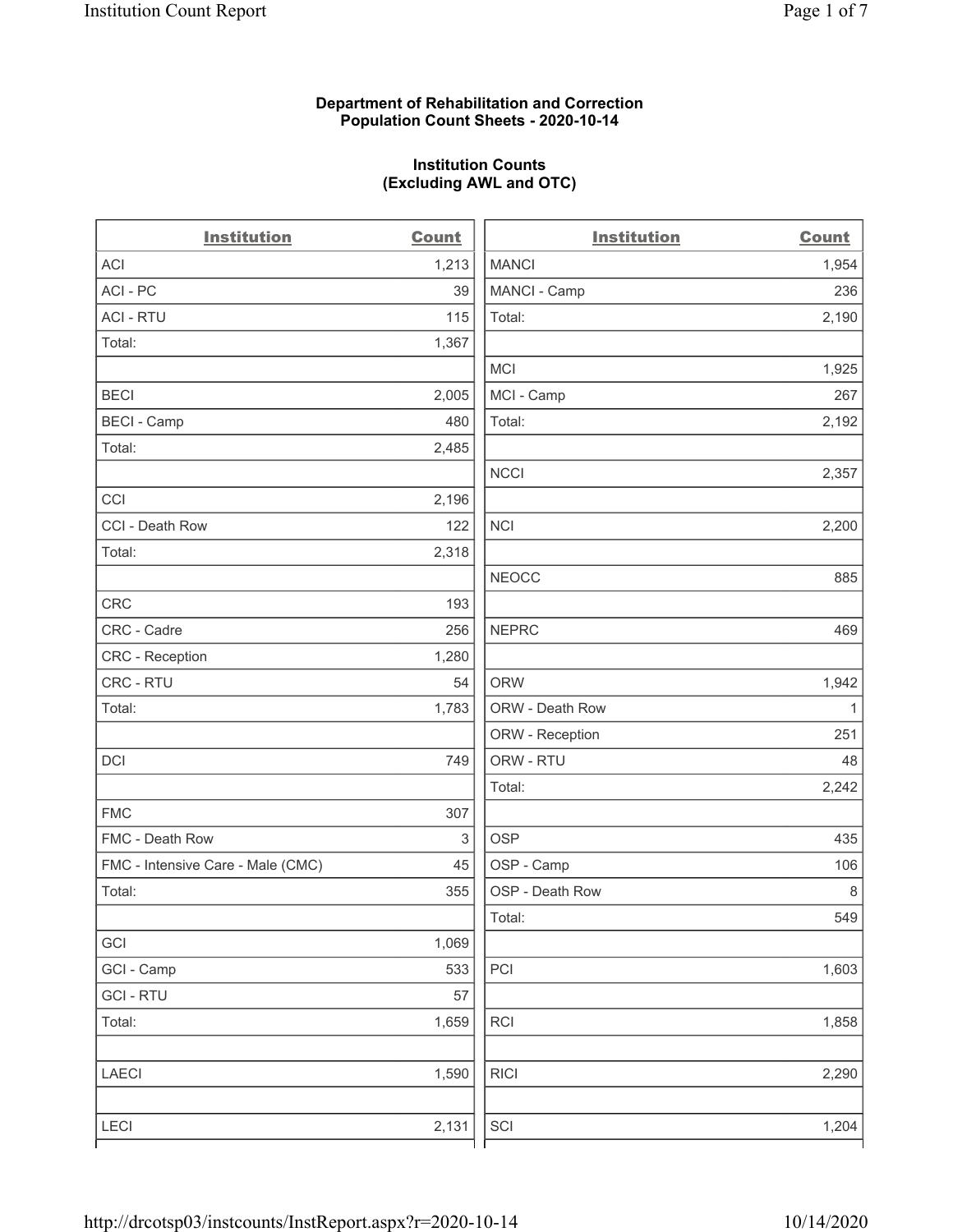|                          |       |             | <b>Total Population:</b> | 44,599 |
|--------------------------|-------|-------------|--------------------------|--------|
|                          |       |             |                          |        |
|                          |       | Total:      |                          | 1,202  |
|                          |       | WCI - RTU   |                          | 32     |
|                          |       | <b>WCI</b>  |                          | 1,170  |
| Total:                   | 2,031 |             |                          |        |
| MACI - Minimum           | 1,102 | Total:      |                          | 836    |
| <b>MACI</b>              | 929   | TOCI - PC   |                          | 143    |
|                          |       | <b>TOCI</b> |                          | 693    |
| Total:                   | 1,400 |             |                          |        |
| <b>LORCI - Reception</b> | 832   | Total:      |                          | 1,197  |
| <b>LORCI - Cadre</b>     | 167   | TCI - Camp  |                          | 273    |
| LORCI                    | 401   | <b>TCI</b>  |                          | 924    |
|                          |       |             |                          |        |
| LOCI                     | 2,073 | Total:      |                          | 1,228  |
|                          |       | SOCF - RTU  |                          | 2      |
| Total:                   | 2,287 | <b>SOCF</b> |                          | 1,226  |
| LECI - Camp              | 156   |             |                          |        |

\* The Total Population includes 31 Offenders with Reason Codes 30 & 31. \*\* The Total Population includes 35 Offenders with Reason Code 0A.

# Male Population by Security Level (Include AWL and Exclude OTC)

| <b>Security Level</b>  |                   | <b>Body</b> | <b>AWL</b> | $(-OTC)$ | <b>Total</b> |
|------------------------|-------------------|-------------|------------|----------|--------------|
| Total Level E          |                   | 924         |            |          | 924          |
| Total Level 4          |                   | 1,453       |            |          | 1,453        |
| Total Level 3          |                   | 9,754       | 89         | 81       | 9,762        |
| Total Level 2          |                   | 15,025      | 101        | 81       | 15,045       |
| Total Level 1          |                   | 13,768      | 78         | 51       | 13,795       |
| <b>Total Death Row</b> |                   | 137         |            | $\Omega$ | 138          |
|                        | <b>Total Male</b> | 41,061      | 283        | 227      | 41,117       |

#### Female Population by Institution (Include AWL and Exclude OTC)

| <b>Institution</b>     | <b>Body</b> | <b>AWL</b> | $(-OTC)$ | <b>Total</b> |
|------------------------|-------------|------------|----------|--------------|
| <b>DCI</b>             | 748         |            |          | 749          |
| <b>FMC</b>             | 6           |            |          | 6            |
| <b>NEPRC</b>           | 469         |            |          | 470          |
| <b>ORW</b>             | 1,942       | 15         |          | 1,948        |
| <b>ORW</b> - Death Row |             |            |          |              |
|                        |             |            |          |              |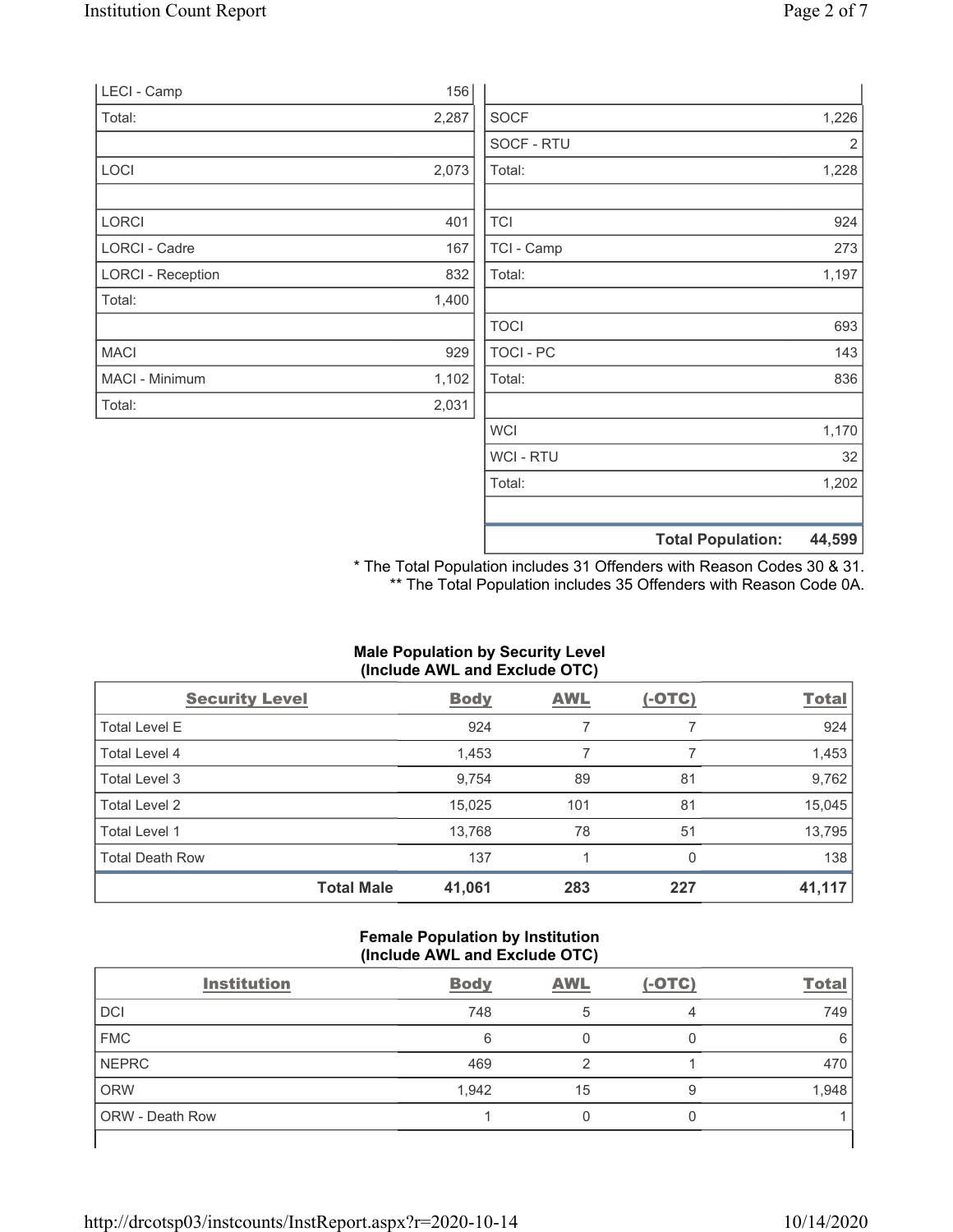| <b>ORW</b> - Reception |                          | 251    |     |     | 252    |
|------------------------|--------------------------|--------|-----|-----|--------|
| ORW - RTU              |                          | 48     |     |     | 48     |
|                        | <b>Total Female</b>      | 3.465  | 24  | 15  | 3,474  |
|                        |                          |        |     |     |        |
|                        | <b>Total Population:</b> | 44,526 | 307 | 242 | 44,591 |

### Male Population by Institution: Security Level 5 and E (Include AWL and Exclude OTC)

| <b>Institution</b>   | <b>Body</b>      | <b>AWL</b>                | $(-OTC)$            | <b>Total</b>     |
|----------------------|------------------|---------------------------|---------------------|------------------|
| CRC                  | 1                | $\mathbf 0$               | $\boldsymbol{0}$    | 1                |
| CRC - RTU            | 5                | $\mathbf 0$               | $\boldsymbol{0}$    | $\mathbf 5$      |
| <b>FMC</b>           |                  | $\mathbf 0$               | $\boldsymbol{0}$    | 1                |
| <b>LAECI</b>         | $\overline{2}$   | $\mathbf 0$               | $\boldsymbol{0}$    | $\sqrt{2}$       |
| LECI                 | $\,8\,$          | $\mathsf{O}\xspace$       | $\boldsymbol{0}$    | $\,8\,$          |
| <b>MACI</b>          | 13               | $\mathsf{O}\xspace$       | $\boldsymbol{0}$    | 13               |
| <b>MANCI</b>         | 12               | 1                         | 1                   | 12               |
| <b>NEOCC</b>         | 10               | $\mathbf 0$               | $\boldsymbol{0}$    | 10               |
| OSP                  | 191              | $\ensuremath{\mathsf{3}}$ | $\sqrt{3}$          | 191              |
| <b>RCI</b>           | $10$             | $\mathbf 0$               | $\boldsymbol{0}$    | $10$             |
| SOCF                 | 534              | $\sqrt{3}$                | $\sqrt{3}$          | 534              |
| <b>TCI</b>           | $\boldsymbol{9}$ | $\mathsf{O}\xspace$       | $\mathsf{O}\xspace$ | $\boldsymbol{9}$ |
| <b>TOCI</b>          | 117              | $\mathsf 0$               | $\boldsymbol{0}$    | 117              |
| TOCI - PC            | $\overline{2}$   | $\mathsf 0$               | $\boldsymbol{0}$    | $\overline{2}$   |
| <b>WCI</b>           | 5                | $\mathbf 0$               | $\boldsymbol{0}$    | $\mathbf 5$      |
| WCI - RTU            | $\overline{4}$   | $\mathbf 0$               | $\boldsymbol{0}$    | $\overline{4}$   |
| <b>Total Level 5</b> | 924              | $\overline{7}$            | 7                   | 924              |

## Male Population by Institution: Security Level 4 (Include AWL and Exclude OTC)

| <b>Institution</b>                | <b>Body</b> | <b>AWL</b> | $(-OTC)$ | <b>Total</b> |
|-----------------------------------|-------------|------------|----------|--------------|
| <b>ACI</b>                        | 5           |            |          | 5            |
| CRC                               |             |            |          |              |
| <b>CRC</b> - Reception            | 5           |            |          | 5            |
| <b>CRC - RTU</b>                  | 9           |            |          | 9            |
| <b>FMC</b>                        |             |            |          |              |
| FMC - Intensive Care - Male (CMC) |             |            |          |              |
| LOCI                              |             |            |          | O            |
| <b>LORCI</b>                      | 5           |            |          | 5            |
| <b>LORCI - Cadre</b>              |             |            |          |              |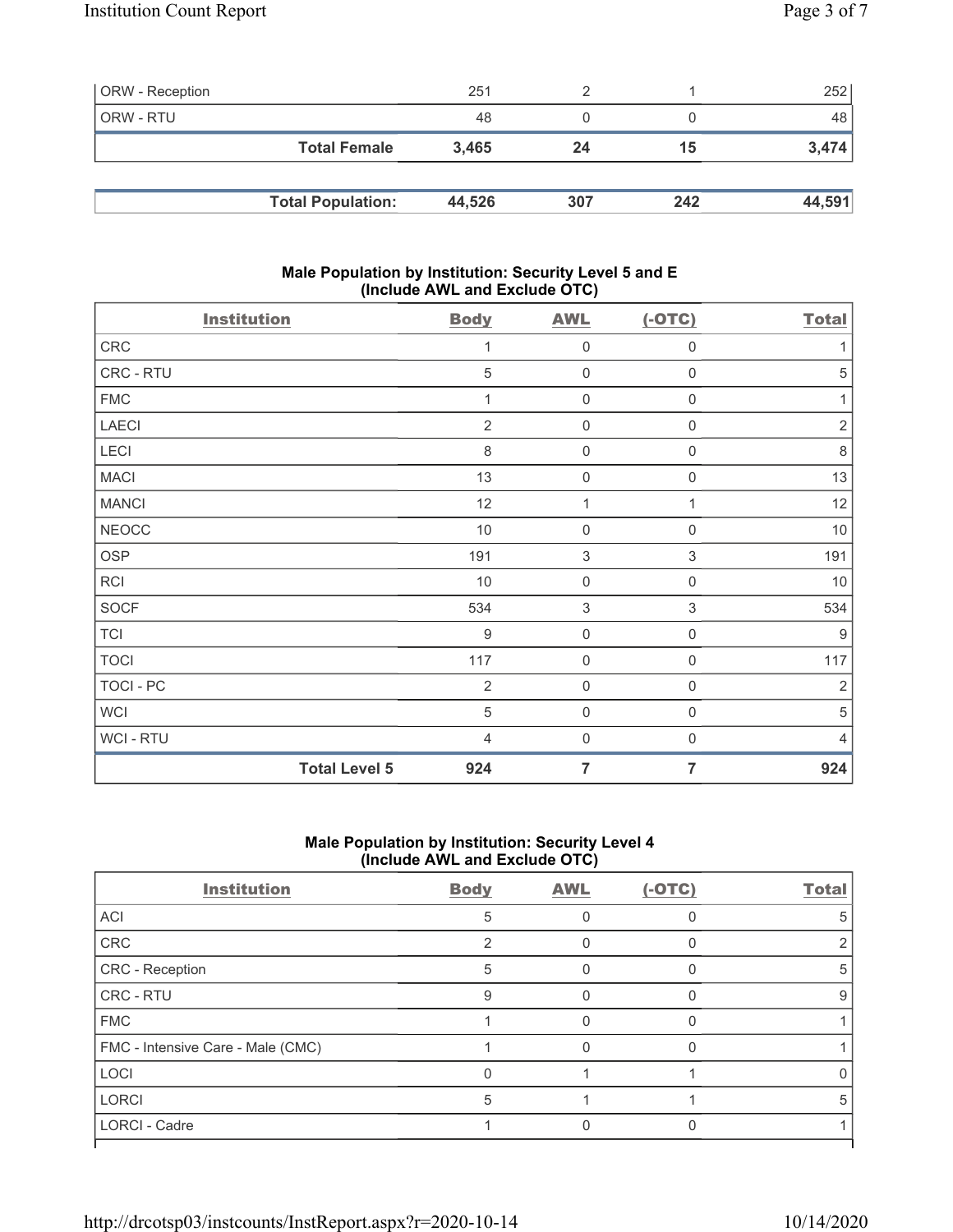| <b>MACI</b> |                      | 15    |  | 15    |
|-------------|----------------------|-------|--|-------|
| <b>OSP</b>  |                      | 210   |  | 210   |
| SOCF        |                      | 637   |  | 637   |
| SOCF - RTU  |                      |       |  |       |
| <b>TOCI</b> |                      | 546   |  | 546   |
| TOCI - PC   |                      | 10    |  | 10    |
| WCI - RTU   |                      | 5     |  | 5     |
|             | <b>Total Level 4</b> | 1,453 |  | 1,453 |

### Male Population by Institution: Security Level 3 (Include AWL and Exclude OTC)

| `<br><b>Institution</b>           | <b>Body</b>    | ,<br><b>AWL</b> | $(-OTC)$            | <b>Total</b>   |
|-----------------------------------|----------------|-----------------|---------------------|----------------|
|                                   |                |                 |                     |                |
| <b>ACI</b>                        | 15             | $\mathbf 0$     | $\mathsf 0$         | 15             |
| ACI-PC                            | $\,8\,$        | $\mathbf 0$     | $\mathsf{O}\xspace$ | 8              |
| <b>BECI</b>                       | 10             | $\mathbf 0$     | $\mathsf{O}\xspace$ | 10             |
| CCI                               | 35             | $\mathbf 0$     | $\mathsf 0$         | 35             |
| CRC                               | 99             | $\mathbf 5$     | $\mathbf 5$         | 99             |
| CRC - Cadre                       | 11             | $\mathbf 0$     | $\mathsf 0$         | 11             |
| CRC - Reception                   | 849            | 11              | 11                  | 849            |
| CRC - RTU                         | 38             | $\mathbf 0$     | $\mathsf{O}\xspace$ | 38             |
| <b>FMC</b>                        | 6              | $\mathbf 0$     | $\mathsf 0$         | $\,6\,$        |
| FMC - Intensive Care - Male (CMC) | $\overline{2}$ | $\mathbf 0$     | $\mathsf{O}\xspace$ | $\sqrt{2}$     |
| GCI                               | 6              | $\mathbf 0$     | $\mathsf{O}\xspace$ | $\,6\,$        |
| <b>LAECI</b>                      | 28             | $\overline{1}$  | $\mathbf{1}$        | 28             |
| LECI                              | 1,444          | $10$            | $\boldsymbol{9}$    | 1,445          |
| LOCI                              | $\overline{4}$ | $\mathbf 0$     | $\mathsf 0$         | $\overline{4}$ |
| <b>LORCI</b>                      | 115            | 29              | 29                  | 115            |
| LORCI - Cadre                     | 10             | $\mathbf 0$     | $\mathsf{O}\xspace$ | 10             |
| <b>LORCI - Reception</b>          | 161            | $\mathbf 1$     | $\mathbf{1}$        | 161            |
| <b>MACI</b>                       | 793            | 1               | $\mathbf{1}$        | 793            |
| <b>MANCI</b>                      | 1,686          | 11              | $10$                | 1,687          |
| MCI                               | 8              | $\mathbf 0$     | $\mathsf 0$         | $\,8\,$        |
| <b>NCCI</b>                       | 56             | $\mathbf 0$     | $\mathsf{O}\xspace$ | 56             |
| <b>NCI</b>                        | 11             | $\mathbf 1$     | $\mathbf{1}$        | 11             |
| <b>NEOCC</b>                      | 742            | $\,$ 5 $\,$     | $\sqrt{2}$          | 745            |
| OSP                               | 6              | $\mathbf 0$     | $\mathsf{O}\xspace$ | $\,6\,$        |
| PCI                               | 37             | $\sqrt{2}$      | $\mathsf{O}\xspace$ | 39             |
| RCI                               | 1,477          | $\overline{4}$  | $\sqrt{3}$          | 1,478          |
| <b>RICI</b>                       | 20             | $\mathbf 0$     | $\mathsf{O}\xspace$ | 20             |
| SCI                               | 28             | $\mathbf 0$     | $\mathsf{O}\xspace$ | 28             |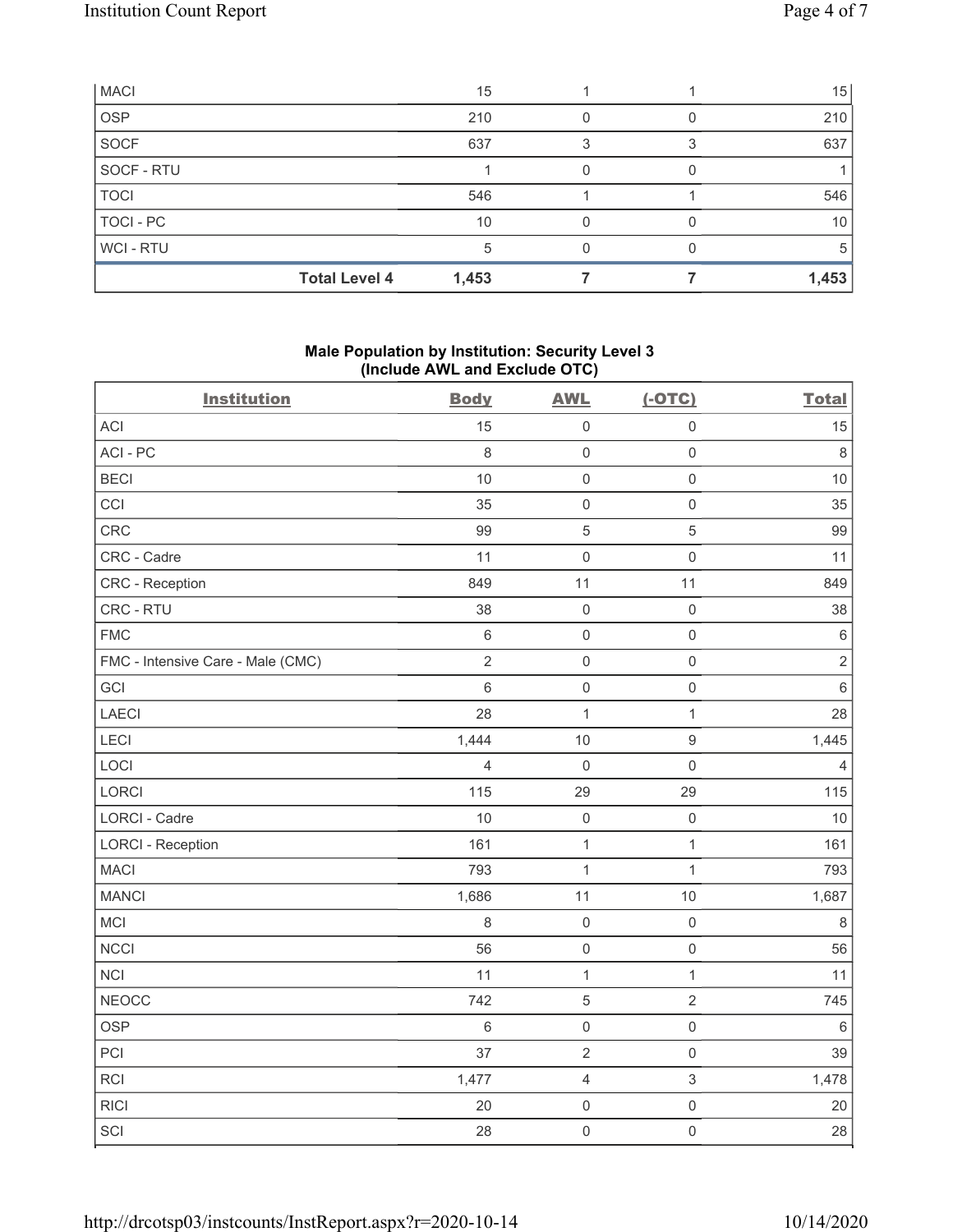| SOCF             |                      | 55    |    |    | 55    |
|------------------|----------------------|-------|----|----|-------|
| SOCF - RTU       |                      |       |    |    |       |
| <b>TCI</b>       |                      | 821   |    |    | 821   |
| TCI - Camp       |                      |       | O  |    |       |
| <b>TOCI</b>      |                      | 24    |    |    | 24    |
| <b>TOCI - PC</b> |                      | 79    | O  |    | 79    |
| <b>WCI</b>       |                      | 1,049 | 6  | 6  | 1,049 |
| WCI-RTU          |                      | 19    |    |    | 19    |
|                  | <b>Total Level 3</b> | 9,754 | 89 | 81 | 9,762 |

### Male Population by Institution: Security Level 2 (Include AWL and Exclude OTC)

| <b>Institution</b>                | <b>Body</b>    | <b>AWL</b>          | $(-OTC)$            | <b>Total</b> |
|-----------------------------------|----------------|---------------------|---------------------|--------------|
| <b>ACI</b>                        | 656            | $\overline{2}$      | $\mathbf{1}$        | 657          |
| ACI-PC                            | 22             | $\mathbf 0$         | $\mathsf{O}\xspace$ | 22           |
| <b>ACI - RTU</b>                  | 92             | $\mathbf 0$         | $\mathsf{O}\xspace$ | 92           |
| <b>BECI</b>                       | 1,292          | $\overline{7}$      | $\overline{7}$      | 1,292        |
| CCI                               | 1,647          | 10                  | $\,8\,$             | 1,649        |
| CRC                               | 26             | $\mathbf 0$         | $\mathsf{O}\xspace$ | 26           |
| CRC - Cadre                       | 239            | $\mathbf 0$         | $\mathsf{O}\xspace$ | 239          |
| CRC - Reception                   | 269            | $\overline{4}$      | $\overline{4}$      | 269          |
| CRC - RTU                         | $\overline{2}$ | $\mathbf 0$         | $\mathsf{O}\xspace$ | $\sqrt{2}$   |
| DCI                               | $\mathbf{1}$   | $\mathbf 0$         | $\mathsf{O}\xspace$ | $\mathbf{1}$ |
| <b>FMC</b>                        | 19             | $\overline{1}$      | $\mathsf{O}\xspace$ | 20           |
| FMC - Intensive Care - Male (CMC) | 13             | $\mathsf{O}\xspace$ | $\mathsf{O}\xspace$ | 13           |
| GCI                               | 440            | $\overline{4}$      | $\overline{2}$      | 442          |
| GCI - Camp                        | $\mathbf{1}$   | $\mathbf 0$         | $\mathsf{O}\xspace$ | $\mathbf{1}$ |
| <b>GCI-RTU</b>                    | 48             | $\mathbf 0$         | $\mathsf{O}\xspace$ | 48           |
| <b>LAECI</b>                      | 935            | 14                  | 13                  | 936          |
| LECI                              | 564            | $\overline{4}$      | $\overline{4}$      | 564          |
| LOCI                              | 1,124          | $\,8\,$             | $\,6\,$             | 1,126        |
| LORCI                             | 177            | 11                  | 11                  | 177          |
| LORCI - Cadre                     | 139            | $\mathbf 0$         | $\mathsf{O}\xspace$ | 139          |
| <b>LORCI - Reception</b>          | 291            | $\mathbf 0$         | $\mathsf{O}\xspace$ | 291          |
| <b>MACI</b>                       | 108            | $\mathbf{1}$        | $\overline{1}$      | 108          |
| <b>MANCI</b>                      | 209            | $\mathbf 0$         | $\mathsf{O}\xspace$ | 209          |
| <b>MCI</b>                        | 1,325          | 3                   | $\mathbf{1}$        | 1,327        |
| <b>NCCI</b>                       | 899            | $\overline{5}$      | $\overline{4}$      | 900          |
| <b>NCI</b>                        | 1,166          | 5                   | $\overline{4}$      | 1,167        |
| <b>NEOCC</b>                      | 133            | $\mathbf{1}$        | $\mathbf{1}$        | 133          |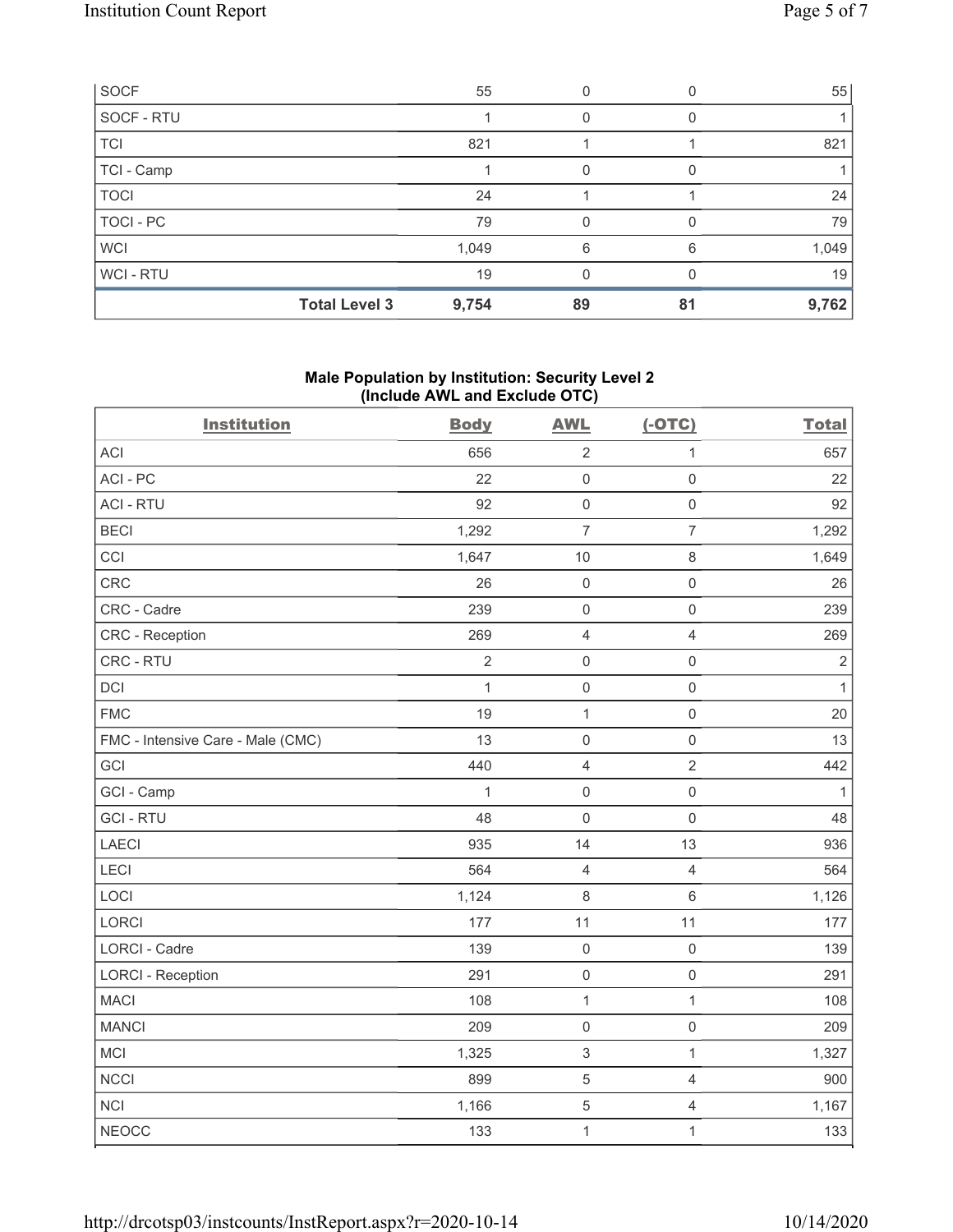| PCI         |                      | 706    |     |    | 712    |
|-------------|----------------------|--------|-----|----|--------|
| <b>RCI</b>  |                      | 371    |     |    | 371    |
| <b>RICI</b> |                      | 1,095  | 8   |    | 1,096  |
| SCI         |                      | 773    | 5   | 5  | 773    |
| <b>TCI</b>  |                      | 72     | U   |    | 72     |
| <b>TOCI</b> |                      | 6      | O   |    | 6      |
| TOCI - PC   |                      | 49     |     |    | 49     |
| <b>WCI</b>  |                      | 116    |     |    | 116    |
|             | <b>Total Level 2</b> | 15,025 | 101 | 81 | 15,045 |

#### Male Population by Institution: Security Level 1 (Include AWL and Exclude OTC)

| <b>Institution</b>                | <b>Body</b>      | <b>AWL</b>          | $(-OTC)$            | <b>Total</b>   |
|-----------------------------------|------------------|---------------------|---------------------|----------------|
| <b>ACI</b>                        | 537              | $\sqrt{2}$          | $\mathsf{O}\xspace$ | 539            |
| ACI-PC                            | 9                | $\mathbf 0$         | $\mathsf{O}\xspace$ | 9              |
| <b>ACI - RTU</b>                  | 23               | $\mathbf 0$         | $\mathsf{O}\xspace$ | 23             |
| <b>BECI</b>                       | 702              | $\,8\,$             | $\overline{4}$      | 706            |
| <b>BECI - Camp</b>                | 479              | $\mathbf 0$         | $\mathsf{O}\xspace$ | 479            |
| CCI                               | 513              | $\overline{2}$      | $\mathbf{1}$        | 514            |
| CRC                               | 4                | $\overline{1}$      | $\mathbf{1}$        | $\overline{4}$ |
| CRC - Cadre                       | 6                | $\mathbf 0$         | $\mathsf 0$         | $\,6\,$        |
| CRC - Reception                   | 152              | 8                   | 8                   | 152            |
| <b>FMC</b>                        | 274              | $\sqrt{3}$          | $\mathsf{O}\xspace$ | 277            |
| FMC - Intensive Care - Male (CMC) | 29               | $\mathbf 0$         | $\mathbf 0$         | 29             |
| GCI                               | 623              | 5                   | $\sqrt{3}$          | 625            |
| GCI - Camp                        | 532              | $\mathbf 0$         | $\mathsf{O}\xspace$ | 532            |
| <b>GCI-RTU</b>                    | $\boldsymbol{9}$ | $\mathbf 0$         | $\mathsf{O}\xspace$ | $\overline{9}$ |
| <b>LAECI</b>                      | 625              | $\overline{2}$      | $\overline{2}$      | 625            |
| <b>LECI</b>                       | 114              | $\mathbf 0$         | $\mathsf 0$         | 114            |
| LECI - Camp                       | 156              | $\mathbf 0$         | $\mathsf{O}\xspace$ | 156            |
| LOCI                              | 945              | $\overline{4}$      | $\sqrt{3}$          | 946            |
| <b>LORCI</b>                      | 104              | $\boldsymbol{9}$    | $\boldsymbol{9}$    | 104            |
| <b>LORCI - Cadre</b>              | 17               | $\mathbf 0$         | $\mathsf 0$         | 17             |
| <b>LORCI - Reception</b>          | 380              | $\mathsf{O}\xspace$ | $\mathsf{O}\xspace$ | 380            |
| MACI - Minimum                    | 1,102            | $\overline{4}$      | $\overline{4}$      | 1,102          |
| <b>MANCI</b>                      | 47               | $\mathbf 0$         | $\mathsf{O}\xspace$ | 47             |
| MANCI - Camp                      | 236              | $\mathbf 0$         | $\mathsf{O}\xspace$ | 236            |
| MCI                               | 592              | $\sqrt{3}$          | $\overline{2}$      | 593            |
| MCI - Camp                        | 267              | $\mathbf 0$         | $\mathsf{O}\xspace$ | 267            |
| <b>NCCI</b>                       | 1,401            | $\sqrt{2}$          | $\mathbf 1$         | 1,402          |